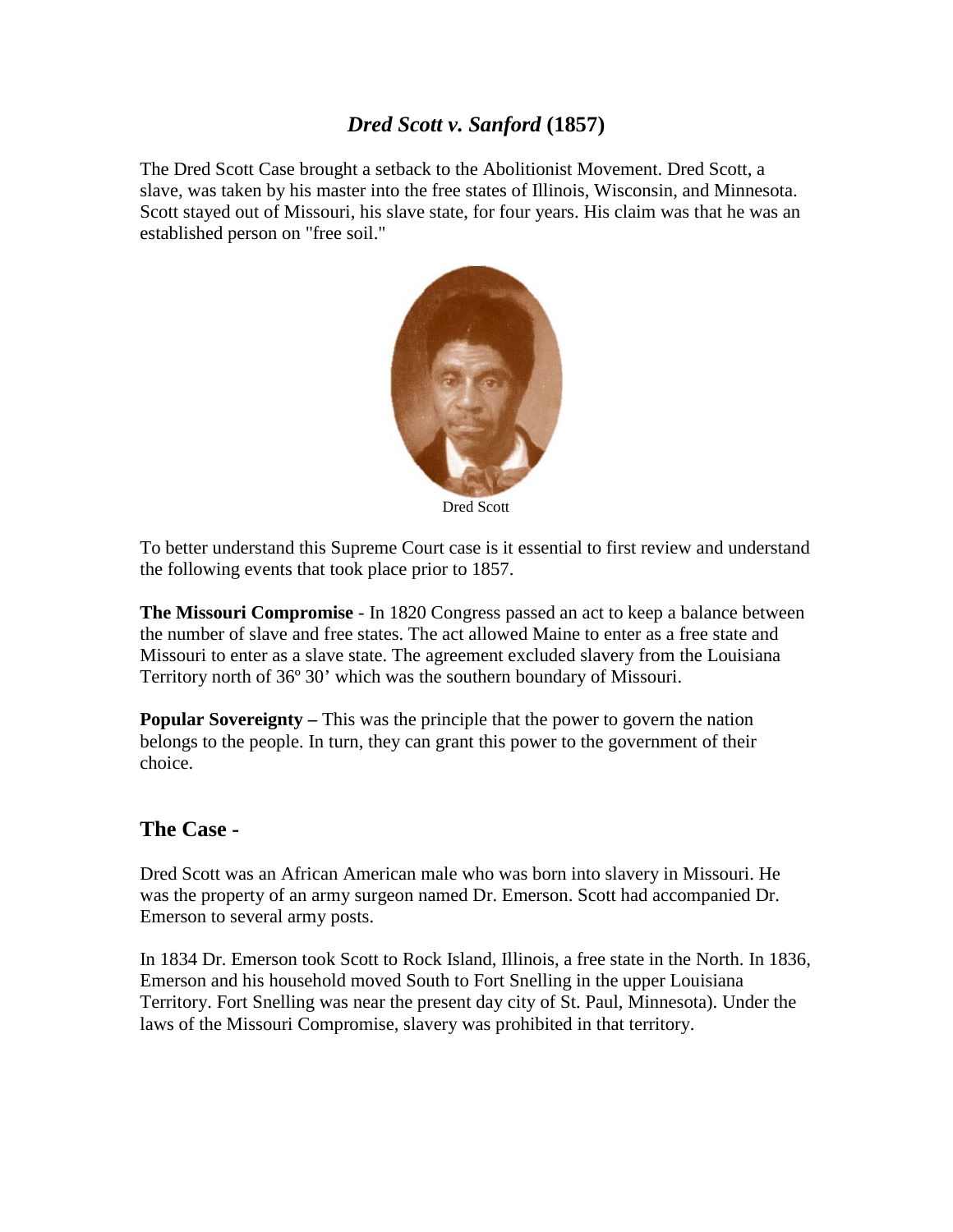In 1838, Emerson returned to the state of Missouri, taking with him Scott, Scott's wife Harriet, and their daughter Eliza. Emerson had previously purchased Harriet from another army officer. After they had returned to Missouri, a second daughter, Lizzie, was born. In addition, Dr. Emerson died soon after returning to Missouri.

In 1846, with the help of lawyers retained by the anti-slavery movement, Scott sued Emerson's widow in a Missouri court. He petitioned the court to declare him a free man because he had previously resided in a free state and a free territory. The case was heard in a lower court and Scott was declared a free man. The verdict was appealed and the Missouri Supreme Court reversed the decision in 1852.

Instead of appealing the overturned decision directly to the Supreme Court, Scott's legal advisers then sued John Sanford of New York, Mrs. Emerson's brother. John Sanford, after the death off his brother-in-law, Dr. Emerson, became Scott's legal owner. Because the case now involved citizens of two states, it could be heard in the federal circuit court in Missouri.

Sanford's lawyers challenged Scott's right to sue. They claimed that an Africa American could not become a citizen. The federal court ruled that Scott's status in Missouri depended on state law, not on where he had lived or traveled. A jury found in favor of Sanford. Scott's attorneys then appealed to the U.S. Supreme Court. In their case submitted to the Supreme Court, they charged that the circuit court in Missouri had erred (made a mistake) in its decision.

The Supreme Court Case involved several issues:

- 1. Was Dred Scott a citizen of the United States?
- 2. If he was a citizen then should he be entitled to sue in federal court for the protection of his rights?
- 3. Did Scott's temporary residence in a free territory make him a free man?
- 4. Was it constitutional for Congress, through the passing of the Missouri Compromise, to ban slavery in the territories?

The issue of residency had become a highly controversial issue in America. In some northern states with a strong abolitionist movement present, the sentiment was that a slave was considered free as soon as he or she stepped on to free territory.

After many months of debate, the Supreme Court ruled against Scott in a 7-2 vote. The decision was announced by Chief Justice Robert B. Taney, but all of the justices in the court commented on the verdict.

The majority opinion of the court was that as Scott was a person of African descent then he was not, and could not be, a citizen of the United States. Therefore, he was not entitled to sue ion a federal court. The Court's decision considered Scott (and all other slaves in the nation) to be property.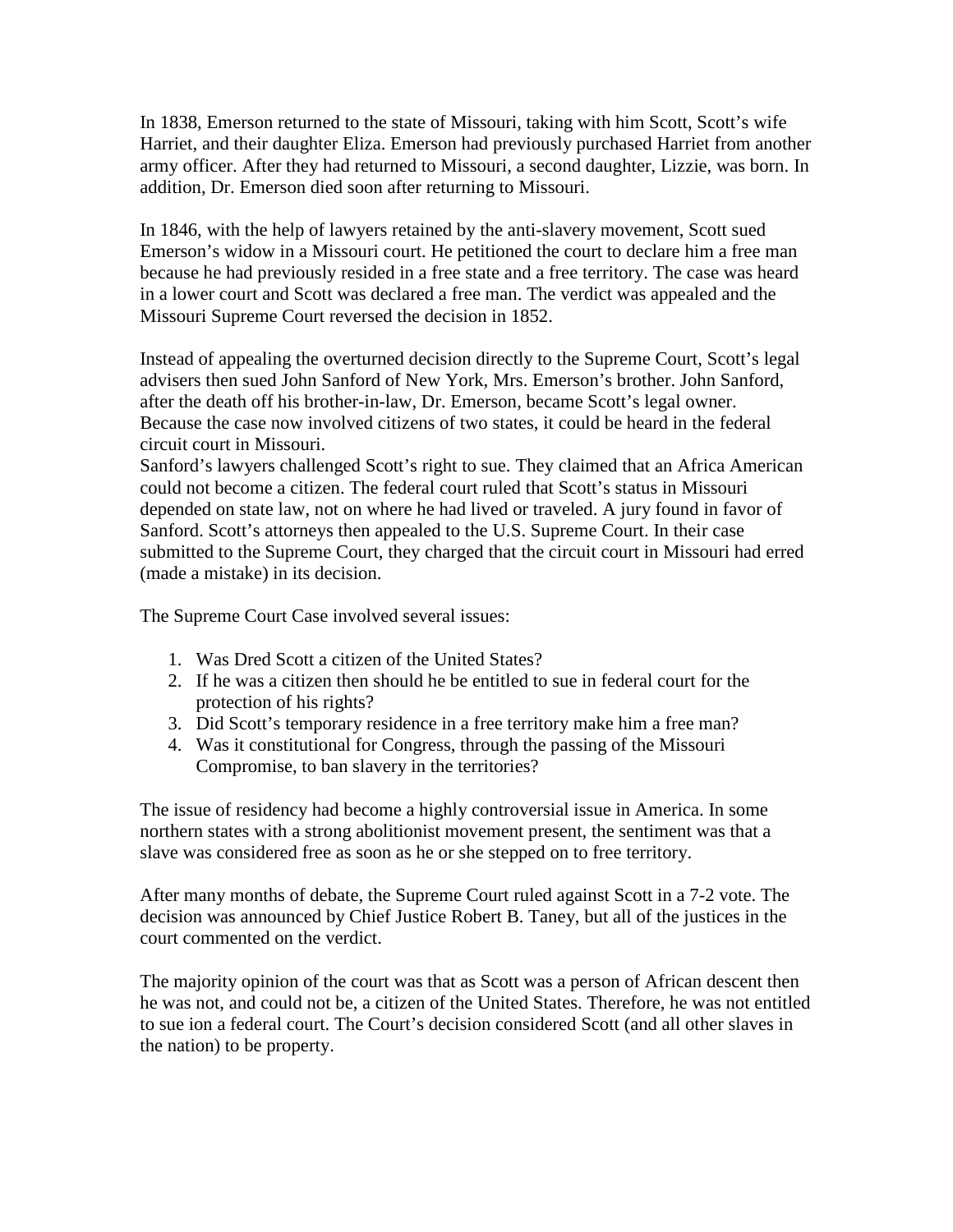To consider Scott a free man just by the fact that his presence in a free territory or for congress to pass an act declaring him free would be to allow the property of a private citizen to be taken without due process of the law. Slavery, according to the majority opinion of the Supreme Court, was therefore a matter for state law.

Taney then stated that, in his opinion, the Missouri Compromise was unconstitutional. Congress did not have the authority to prohibit slavery in any territory. In addition, Congress could not authorize the territorial legislatures to outlaw slavery.

Below is part of Chief Justice Taney's opinion on the case:-

*"And no words can be found in the Constitution which give Congress a greater power over slave property, or which entitles property of that kind to less protection than property of any other description…. Upon these considerations, it is the opinion of the court that the act of Congress which prohibited a citizen from holding and owning property of this kind [slaves] in the territory of the United States north of the line therein mentioned, is not warranted by the Constitution, and is therefore void; and that neither Dred Scott himself, nor any of his family, were made free by being carried into this territory…."*

The other majority justices agreed that Dred Scott remained a slave though they did not support all of Taney's points. The two descending justices, John McLean and Benjamin Curtis, disagreed on most points, particularly on the issues of black citizenship and the legality of the Missouri Compromise.

The *Dred Scott* decision was significant and controversial for many reasons.

- 1. The Supreme Court declared an act unconstitutional. It had not done this since 1803 when they ruled on *Marbury v. Madison*
- 2. The ruling heightened tensions between northern and southern states over the subject of slavery
- 3. The court declared that Congress had no rights to determine the limits on slavery's expansion into the territories. This delighted the South and annoyed the **North**
- 4. **Popular Sovereignty** was limited because the Missouri Compromise had been declared unconstitutional. This meant that the people in the territories could not vote on whether they wanted their state to be slave or free
- 5. The increased tensions caused by this case may have hastened the start of the Civil War
- 6. Because of the ruling, African Americans did not received their rights granted in the Constitution until the passage of the  $13<sup>th</sup>$  Amendment (abolishing slavery) and the  $14<sup>th</sup>$  Amendment (granting citizenship to African Americans).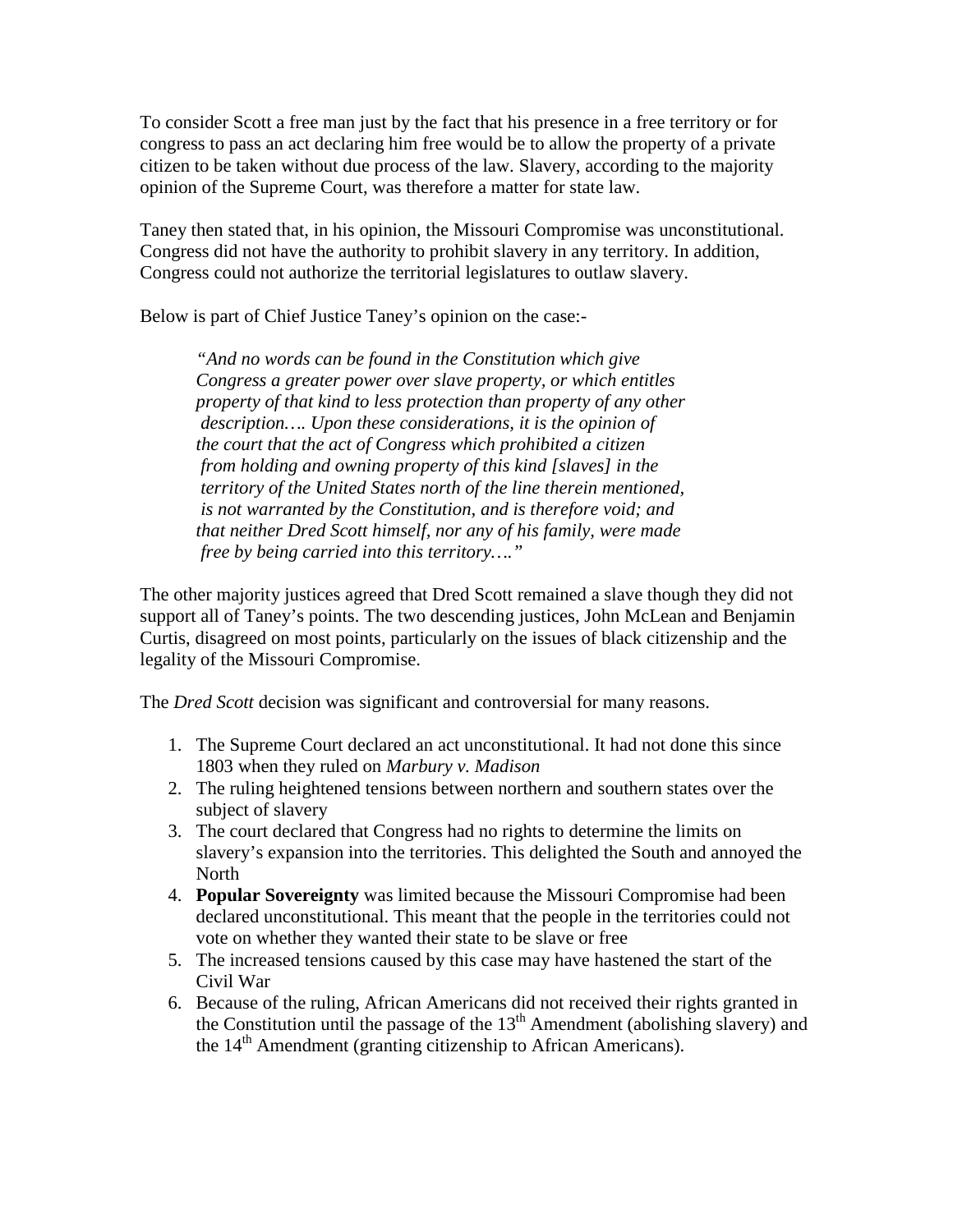Instructions: After reading the case *Dred Scott v. Sanford*, answer the following two pages of questions in the spaces provided.

## Part A – Elements of the Case

1. State the major issue before the Supreme Court in this case

2. What facts of the case were presented to the court?

3. What was the decision of the Court? What was the rationale (thinking) behind it?

4. What were the major effects of this decision?